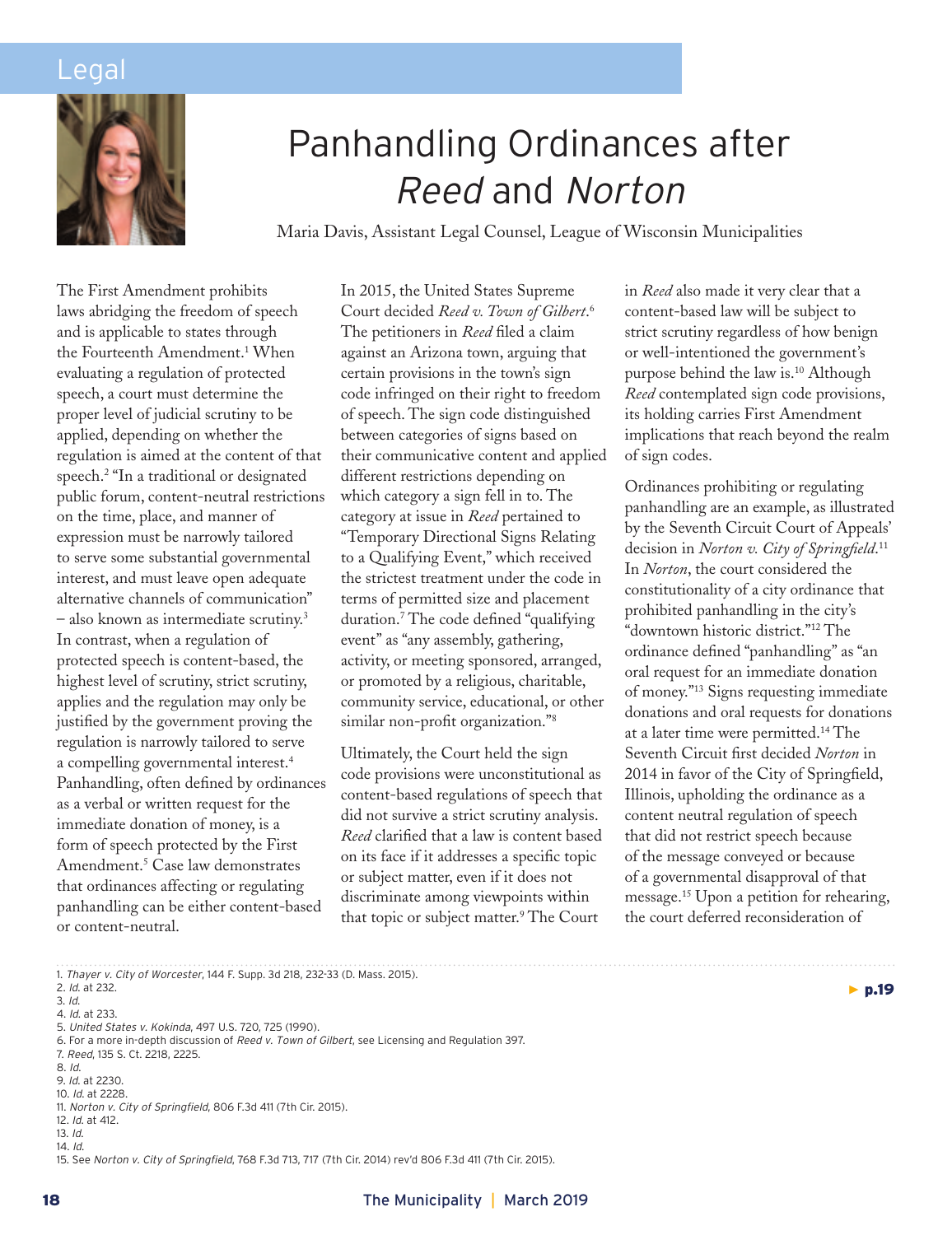the case until the Supreme Court decided *Reed*. 16 After the *Reed* decision, the Seventh Circuit reversed its opinion in *Norton*, finding the city ordinance was unconstitutional.<sup>17</sup> The court noted that *Reed* altered its understanding of content discrimination – an ordinance that regulates because of the topic or subject matter it discusses, even if it is neutral towards viewpoints within the topic area or subject matter, is content based and subject to strict scrutiny.18 "Any law distinguishing one kind of speech from another by reference to its meaning now requires a compelling justification."<sup>19</sup>

It's worth noting that the Seventh Circuit did not decide whether the Springfield ordinance would pass muster under a strict scrutiny analysis, only that it was subject to strict scrutiny as a content-based regulation of speech. This was due to the parties' agreement that the ordinance would "stand or [fall] on the answer to the question whether it is a form of content discrimination."20 The court made it explicitly clear that, under *Reed*, a panhandling ordinance regulating the topic of "requesting immediate donations of money" is a contentbased regulation of speech and must survive strict scrutiny to be constitutional. Seventh Circuit precedents are binding on Wisconsin. Accordingly, Wisconsin municipalities should proceed with caution where panhandling ordinances are concerned as strict scrutiny most often signals a law will fail.

The Supreme Court has not decided a panhandling case since *Reed*, although other courts have addressed panhandling ordinances in its wake. In *McLaughlin v. City of Lowell*, the U.S. District Court for Massachusetts examined an ordinance aimed to prohibit panhandling in certain downtown locations as well as "aggressive" panhandling techniques.21 Like the Seventh Circuit in *Norton*, the district court found the ordinance prohibiting panhandling in downtown areas to be content-based.22 The ordinance failed the court's subsequent strict scrutiny analysis. The preamble to Lowell's ordinance laid out the city's purpose for enactment: protecting tourism and its "compelling interest in providing a safe, pleasant environment. . . . "<sup>23</sup> However, the court found the purpose, while important, did not rise to the level of a compelling government interest.24

16. *Norton*, 806 F.3d at 411. 17. *Id*. at 413. 18. *Id*. at 412. 19. *Id*. at 413. 20. *Id*. 21. *McLaughlin v. City of Lowell*, 140 F. Supp. 3d 177, 181-82 (D. Mass. 2015). 22. *Id*. at 185. 23. *Id*. at 188. 24. *Id*. at 188-190.

#### Let's show the world what we can do together.

Day by day. Project by project. Together we're building better places that bring the world closer.





Engineers | Architects | Planners | Scientists

Building a Better World for All of Us® sehinc.com/**subscribe • 800.325.2055**

 $\blacktriangleright$  p.20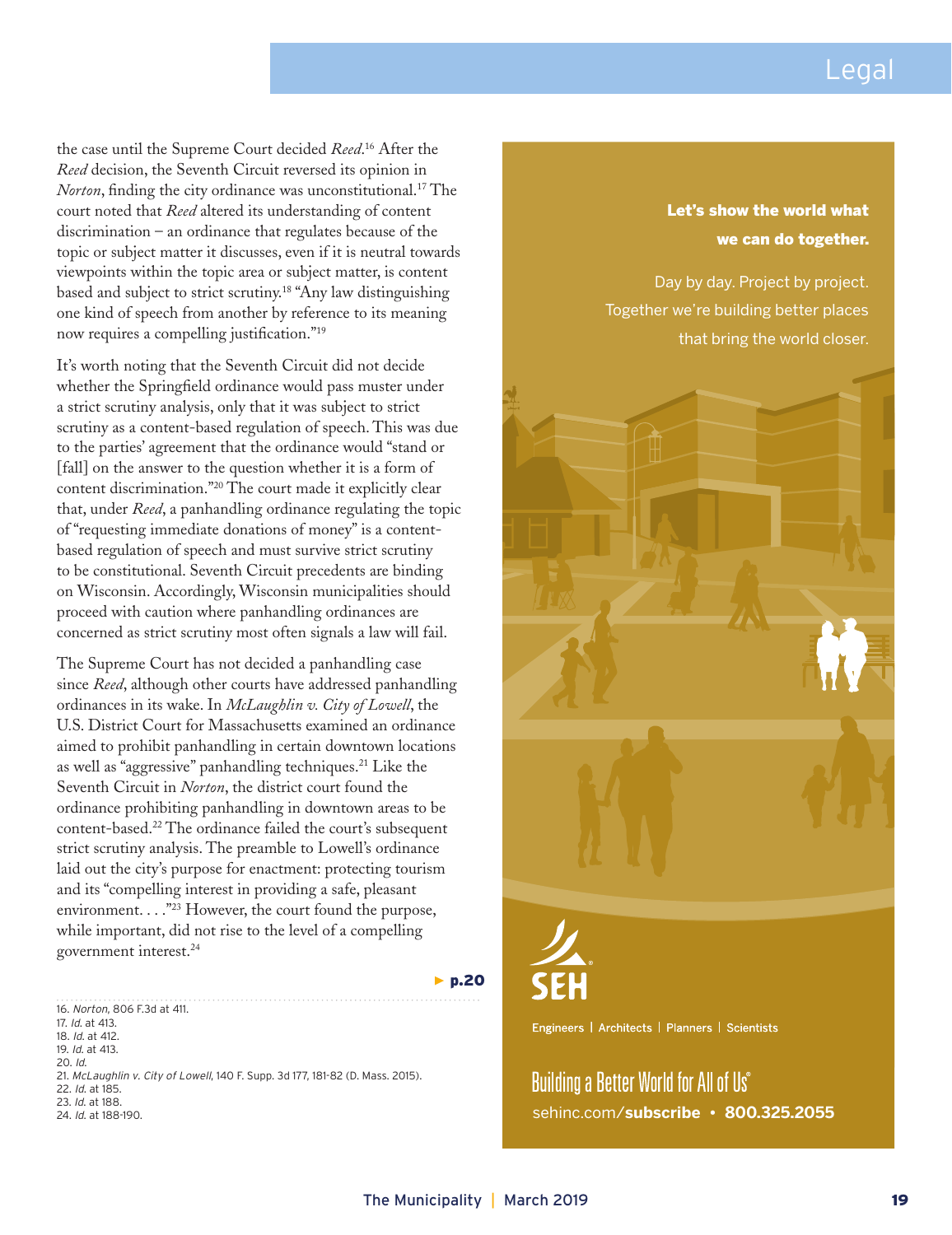The court likewise found the aggressive panhandling ordinance to be contentbased, noting that the ordinance distinguished between conduct deemed aggressive based on the actor's accompanying speech, illustrating that a person following another while asking for a donation would be considered illegal panhandling, but that a person following another while asking for a petition signature would be permissible.25 The aggressive panhandling ordinance passed the first prong of the strict scrutiny analysis – it was enacted to further the city's compelling interest in public safety – and the court next turned to whether it used the least restrictive means to achieve that interest. 26 The ordinance identified 10 actions as "aggressive panhandling,"

which the court separated into three categories: duplicative provisions, coercive behaviors, and location-based prohibitions.27 Evaluating the first category, the court focused on the ordinance's prohibition of panhandling while using fighting words. The court noted that certain behavior prohibited under the ordinance could already be prosecuted using other existing ordinances – e.g., panhandling behavior that also constitutes assault and battery – and that the City had not demonstrated that public safety required harsher punishments for panhandlers engaging in assault and battery than others committing the same crime.<sup>28</sup> Moreover, the court stated that an ordinance should not increase liability for criminal activity that is connected with protected speech.<sup>29</sup>

Next the court turned to the second category of actions, those that, while not criminal, constituted coercive behavior. Examples included continuing to panhandle from an individual who gave a negative response and following a person while intending to ask them for money.<sup>30</sup> The court concluded prohibiting these actions was more restrictive than necessary.31 There may be benign reasons a panhandler might follow another individual – e.g., providing a longer explanation for his or her request for donation and walking alongside a person while doing so. The court stated that "giving panhandlers only one chance to convey their message was more

25. *Id*. at 191. 26. *Id*. 27. *Id*. at 192-96. 28. *Id*. at 192-93. 29. *Id*. at 193. 30. *Id*. 31. *Id*. at 193-94.



# PUBLIC/PRIVATE PARTNERSHIPS (P3) **A new tool for your community**

#### MUNICIPAL ADMINISTRATOR SERVICES OFFERED ON AN AS-NEEDED BASIS:

- **Interim Administrator Services**
- **Administrator Recruitment**
- **Organizational Analysis/Operations Improvement**
- **Operational Budgets/Capital Budgets/Plans**
- **Economic Development Projects**
- **Downtown Revitalization Initiatives**
- **TIF District Implementation**
- **Business Improvement District (BID) Creation**
- **Consolidation or Shared Services Studies**
- **Comprehensive Planning/Strategic Planning**
- **Classification and Compensation Studies**
- **Facilitation and Training**
- **Project Management**

#### PROFESSIONAL SERVICES FOR PARKS AND RECREATION ADMINISTRATION AND FACILITIES:

- Grant Writing and Administration
- **Open Space Plan Development**
- Parks Development and Design Assistance
- **Master Planning**
- **Parks & Recreation Administrative Services**
- **Parks & Recreation Staff Recruitment**

### Together, let's achieve the GOALS of YOUR COMMUNITY.



▶ p.21



NEENAH WI MACHESNEY PARK IL VALPARAISO IN 920.751.4200

IPR-P3.COM A MCMAHON GROUP COMPANY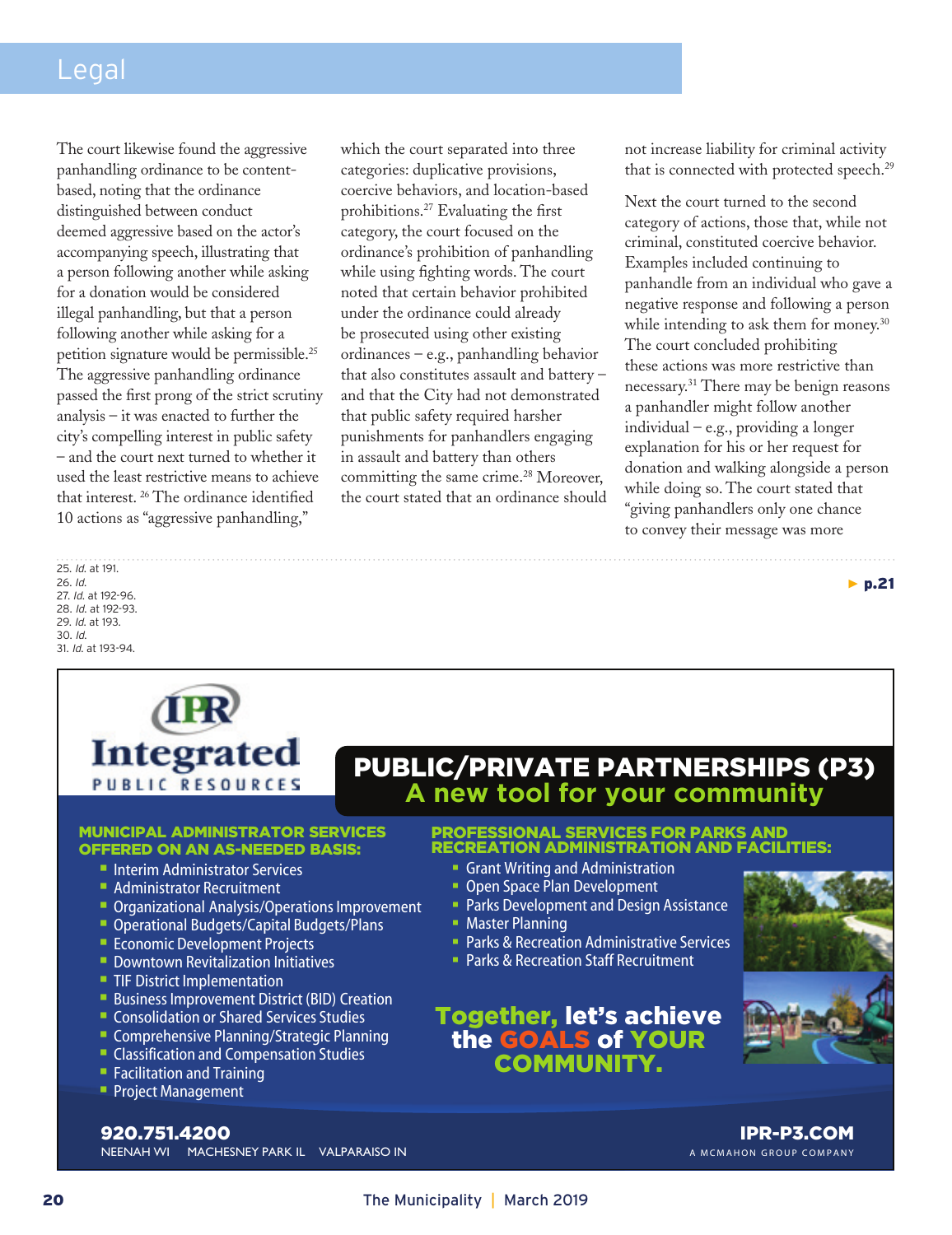restrictive than necessary."32 The third category was also more restrictive than necessary in prohibiting panhandling in certain locations.<sup>33</sup> Certain locations, like bus stops, were not tailored towards public safety while other locations, such as public restrooms, were aimed at public safety but were over-restrictive because they could have allowed passive panhandling through signs without a significant cost to public safety.34 Ultimately, both the location-based and aggressive panhandling ordinances failed.

Another post-Reed panhandling case is *Cutting v. City of Portland* out of the First Circuit Court of Appeals.35 In

32. *Id*. at 194. 33. *Id*. at 195. 34. *Id*. at 195-96. 35. *Cutting v. City of Portland*, 802 F.3d 79 (1st Cir. 2015). 36. *Id*. at 83. 37. *Id*. at 84. 38. *Id*. at 86. 39. *Id*. at 89-91. 40. *Id*. at 89-90. 41. *Id*. at 90. 42. *Id*. at 91. **Consulting Engineering Building Inspection** Building/Structural Design **Cross Connection Control** Engineers . Consultants . Inspectors **Environmental Services** 800-955-7896 Zoning Administration MEP Design . Land Surveying GeneralEngineering.net Water Tower Painting & Repair - Inspections Power Washing & Expansion Joints **Ladder Safety Devices** ANE TANK CO., INC. Customer Value PO Box 500 Office: (715) 235-3110 Menomonie, Wi 54751 Cell: (715) 308-9665 Fax: (715) 235-5385 Real BUILDING RELATIONSHIPS THAT BUILD COMMUNITIES IN © ENGINEERING 107 Parallel Street KUNKEL Ġ SURVEYORS Beaver Dam, WI 53916 © ARCHITECTURE (920) 356-9447 **ENGINEERING** @ PLANNERS Kunkelengineering.com GROLIP architects enaineers surveyors ٠

560 Sunrise Drive

608-588-7484

Spring Green, WI 53588

www.JewellAssoc.com

*Cutting*, the First Circuit considered an ordinance prohibiting standing (or sitting) in traffic medians unless doing so to cross a street.<sup>36</sup> Noting that other circuit courts have considered medians to be public fora and finding the ordinance content-neutral, the court examined the ordinance to determine whether it was narrowly tailored to serve a significant government interest, while leaving open ample alternative channels for communication.37 In other words, to be constitutional, the ordinance must not burden more speech than necessary to further the city's interest.<sup>38</sup> Citing several reasons for its conclusion, the court

found the ordinance to be geographically overinclusive and banning more speech than necessary to accomplish the city's interest in promoting public safety.39 The ordinance banned standing in all city medians, despite evidence that suggested only a handful of medians presented a significant safety concern.<sup>40</sup> It banned expressive activity that would not necessarily pose a safety risk – e.g., individuals holding campaign signs while standing in medians.<sup>41</sup> Moreover, the city did not demonstrate that less restrictive means would not have achieved its purpose.42 The court pointed out, among other things, that the city might

 $\blacktriangleright$  p.22



310 E. Jackson Street

715-424-2424

Wisconsin Rapids, WI 54494